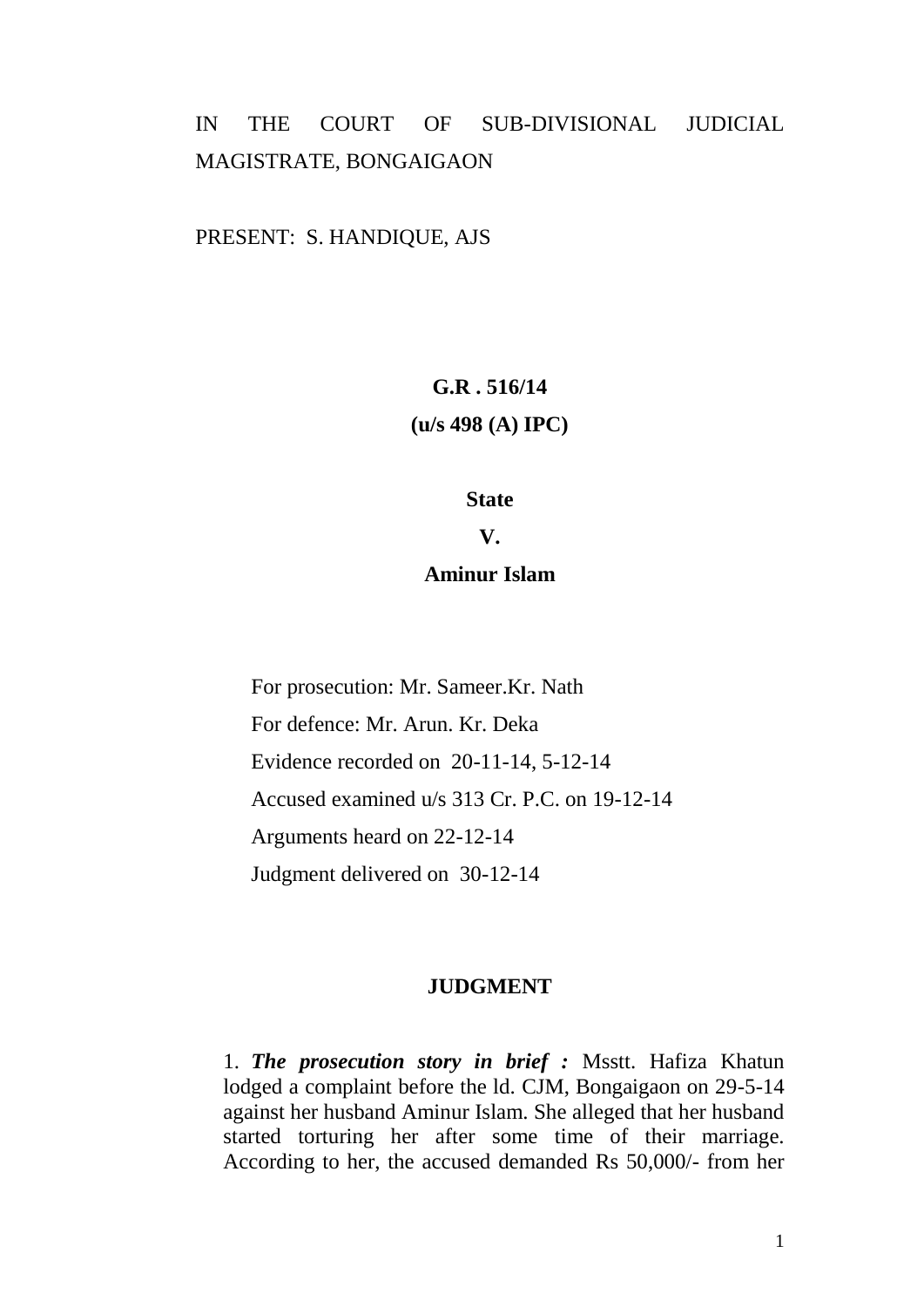and when she could not satisfy his demands, she was beaten up badly and ultimately driven out on 11-5-14. She further alleged that the accused threatened to leave her and to contract second marriage if his demands are not fulfilled. The complaint was forwarded to Bongaigaon P.S. for investigation. After investigation, the charge sheet was filed by the police u/s 498(A) IPC against accused Aminur Islam, husband of the complainant and the case was transferred to this court.

- 2. The accused appeared before the court and he was released on bail. He was served with necessary copies in due course of time. The formal charge was framed against him u/s 498 (A) IPC and it was read over and explained to him, to which the accused pleaded not guilty and claimed trial.
- 3. In due course of trial four witnesses were examined by the prosecution to prove the case against the accused. The accused was examined u/s 313 Cr. P.C which is of total denial. The accused did not adduce any defence evidence.
- 4. The following point for determination is framed in this case.

## **POINT FOR DETERMINATION:**

*1. Whether the accused subjected the complainant to cruelty after marriage by making unlawful demands for dowry and when the complainant could not satisfy his demands, whether the accused beat her up and drove her out and thereby committed an offence punishable u/s 498 (A) IPC?*

### **DISCUSSIONS, DECISIONS AND REASONS THEREOF:**

5. The prosecution first examined complainant Marjina Begum as PW1. She deposed that she got married to the accused four years ago and they have two children out of their wedlock. According to her, their conjugal life went off well for about one year. But thereafter her husband started torturing her. She alleged that the accused demanded cash Rs 50,000/- and other articles from her and when she told him that her parents cannot satisfy his demands then the accused used to beat her up. She however kept on enduring all his tortures. She stated that a village bichar was held but the accused did not abide by it. The village elders advised her to take recourse to the law in case he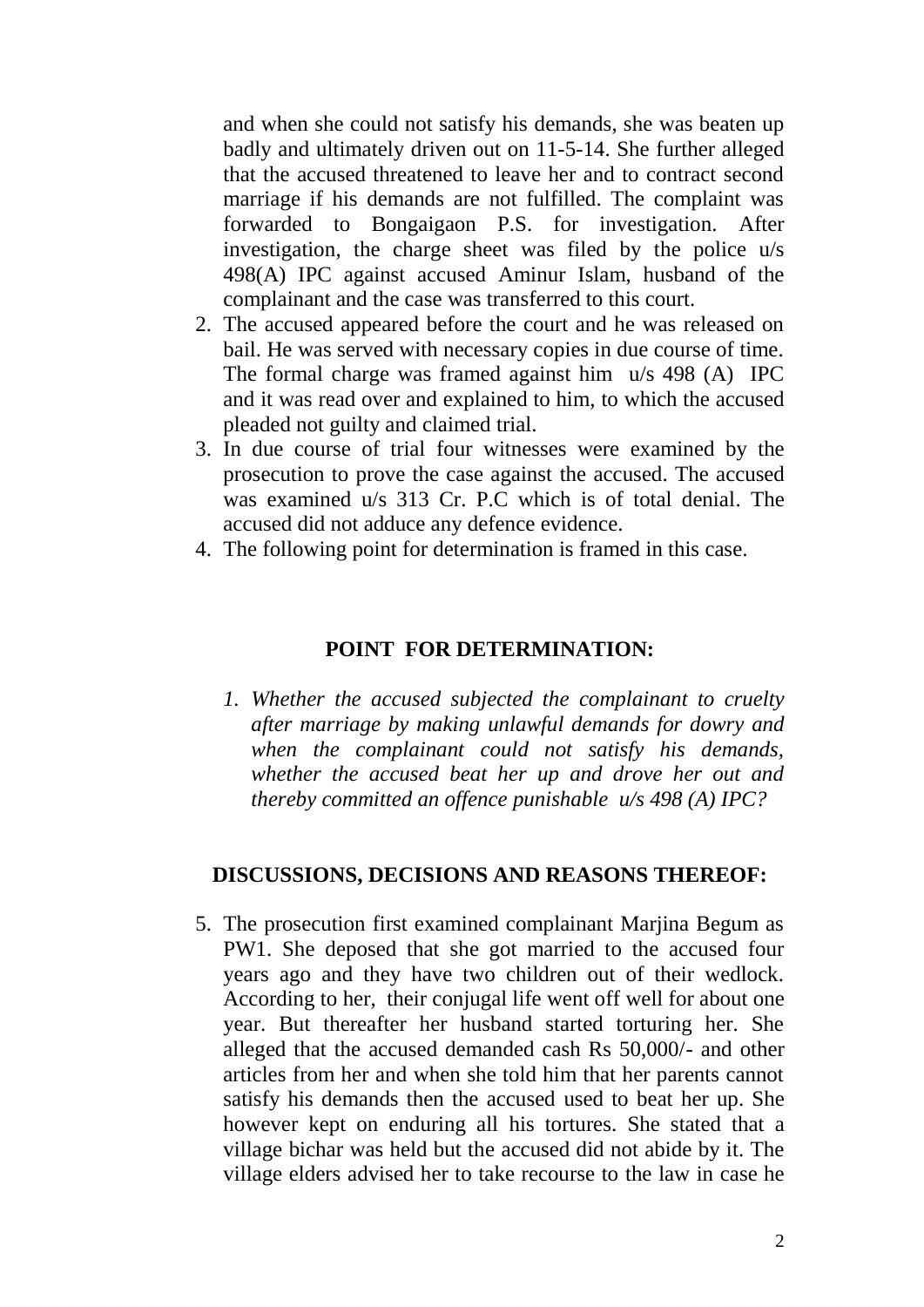does not abide by the decision. The accused however did not relent in his tortures and beat her up demanding money and ultimately drove her out of the matrimonial house seven months ago.

- 6. During cross examination the complainant categorically denied all the defence suggestions. The defence tried to suggest that she left home as she was having an extramarital affair with someone, but she denied it. The accused did not lead any evidence to prove the alleged extramarital affair of the complainant. She could not say the date on which she was driven off. She denied that the case has been filed due to the ill advice of the village elders. She also denied that the case was lodged belatedly as she was consulting the village elders ( Dewani).
- 7. *PW2 Abdul Aziz* is the father of the complainant. He deposed that after about one year of the marriage, the accused started torturing his daughter. He stated that Marjina told him that Aminur had demanded Rs 50,000/- and he agreed to pay Rs 10,000/- but the accused did not agree to it. He also stated that the accused did not abide by the decision taken in the village bichar. He alleged that the accused assaulted Marjina and drove her out six months ago. During cross examination he denied that his daughter was having an affair with someone, so she left the matrimonial home willingly. He testified that after the village bichar both Mariina and the accused resumed their conjugal life but the accused again started torturing her. He denied that the accused did not demand anything from them or that he had come to take her back but he was assaulted and chased off.
- 8. *PW3 Abul Hussain* deposed that Marjina had told him that the accused used to assault her and also demanded money. He stated that he had seen Aminur assaulting Mariina. According to him, he had intervened and a settlement was arrived at between the parties. However, Marjina came back to her parents' house after sometime. He heard that she is taking shelter in her parents' house as the accused tortured her. During cross examination he deposed that he is a neighbour of Marjina's parents. He denied the defence suggestion that the accused did not torture Marjina or that she left the matrimonial home on her own. He denied that Marjina was having any illicit relationship. He also denied that he had not witnessed the assault on the complainant. He admitted that he did not disclose to the police that he had seen the accused assaulting Marjina. He also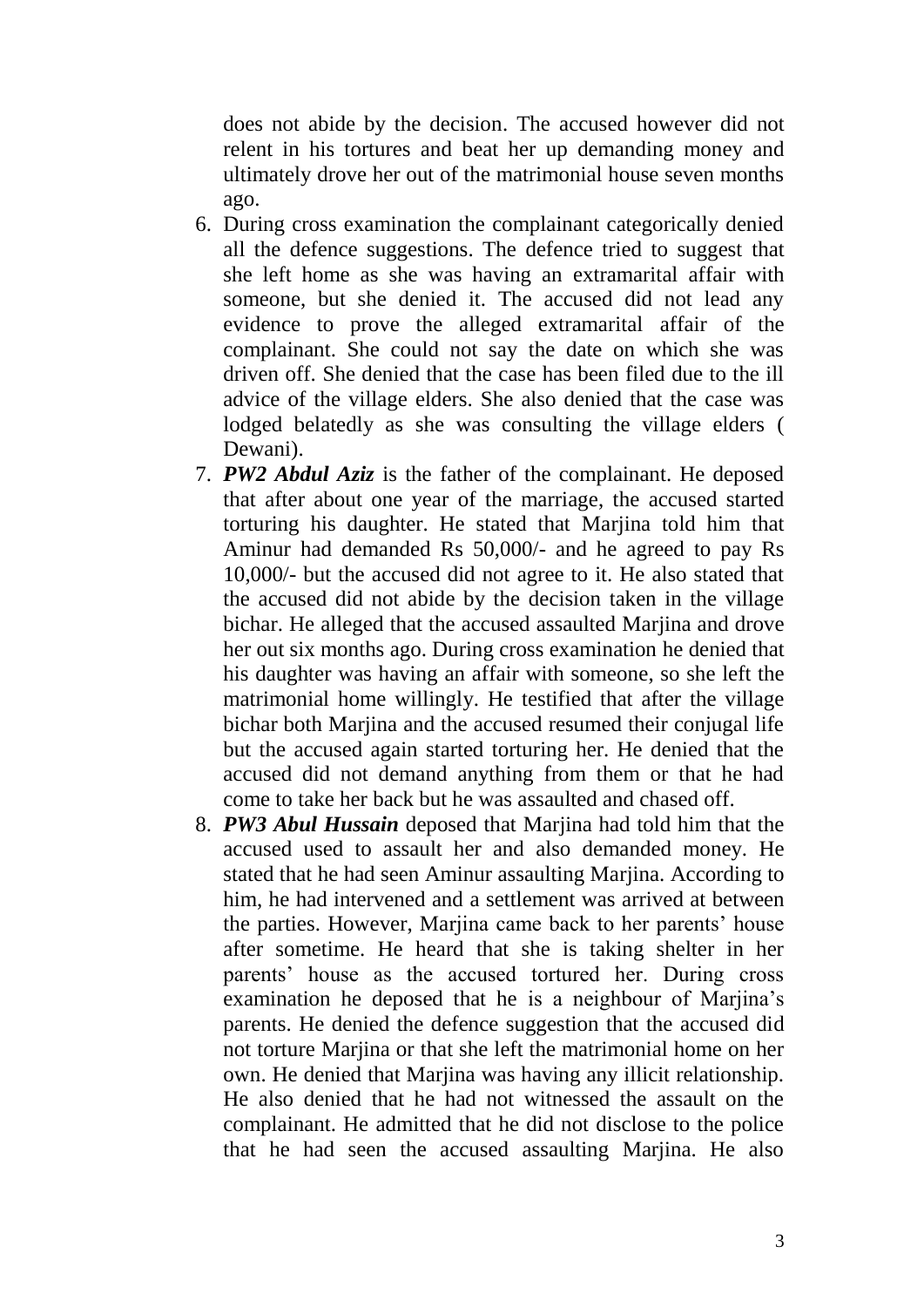admitted that he did not state before the police the exact amount demanded by the accused.

- 9. *PW4 Md. Ali* is known to both the parties and he is also a covillager. He stated that Aminur used to physically torture Marjina for which she came back to her parents' house. He had witnessed it but he did not know the reason for their quarrel. He denied during cross examination that the accused did not assault Marjina. He showed his ignorance if Marjina was having any affair with someone. But he testified that they used to quarrel.
- 10.The accused stated during his examination u/s 313 Cr. P.C. that on that particular date Marijina had quarrelled with him and threatened to cut his male organ. According to him, they did not interact with each other that night and next morning she left the house without informing him. He denied that he demanded dowry from her. According to him, Marjina used to visit her parents whenever they had any quarrel. His explanation cannot be discarded as a mere tool of defence.
- 11.The defence though tried to prove that the complainant was having an illicit affair, but failed to prove it. Rather it is seen from his examination u/s 313 Cr. P.C. that they had quarrelled before she left the matrimonial home.
- 12. The ld. Counsel for the accused argued that the allegations made against the accused are vague in nature. It was also argued that the evidence of independent witnesses is not beyond suspicion. It is further argued that PW2 is a related witness and his evidence cannot be relied upon.
- *13.* I have perused the evidence of PWs carefully in the light of the arguments put forth by the defence side too. In matrimonial cases, very often the witnesses are close relatives as matrimonial disputes arise within the four walls of the house and accordingly the direct and probable witnesses are only related witnesses. A related witness is not necessarily an interested witness. The Hon'ble Supreme Court in the case of *Kartik Malhar V. State of Bihar, (1996) 1 SCC 614, has held that a close witness who is a natural witness cannot be regarded as an interested witness. The term "interested" postulates that the witness must have some direct interest in having the accused somehow or the other convicted for some animus or for some other reason.*
- 14. Thus it is quite natural that the present informant would have disclosed the alleged facts of demand and torture to her father (PW2). But that does not make him an interested witness and his evidence cannot be brushed aside.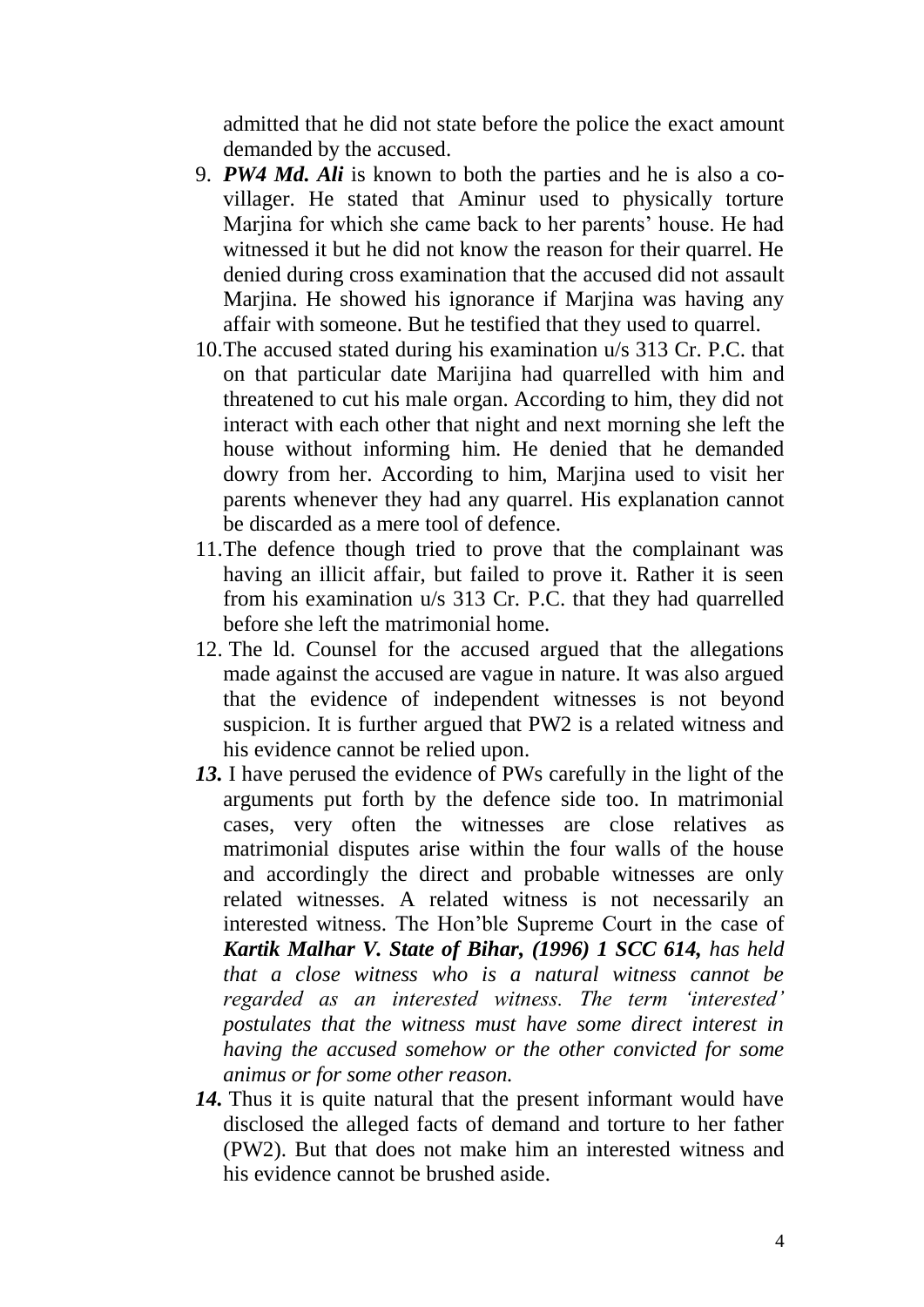- 15. Now moving further, I find that there were some issues between the parties for which village bichar was held earlier and they resumed conjugal life afresh. But again some dispute arose between them which forced her to live with her parents. PW1, PW2, PW3 all the three witnesses deposed that the accused had demanded money and he used to torture her as his demands remained unfulfilled. PW4 also witnessed the accused assaulting PW1, but he does not know why. He however testified that the parties used to quarrel. PW1 has stated that the accused demanded Rs 50,000/- from her parents and when she refused owing to the financial condition of her parents, she was tortured. Her father (PW2) added further that he offered to pay Rs 10,000/- to the accused to which the accused did not agree. But PW1 herself does not say that her father had offered him Rs 10,000/- In fact PW2 stated that he had offered that amount so that the accused could start some business. So it cannot be presumed that the alleged demand was in the nature of dowry demand. The defence tried to suggest that he did not disclose it to the police that the accused did not demand Rs 50,000/- or that he offered to pay Rs 10,000/- The investigating officer has not been examined in this case to prove this contradiction. However, I do not consider it vital. It is but natural that the complainant would disclose it to her parents if the accused demanded money and tortured her. PW3 stated that he helped them to arrive at a settlement. But afterwards PW1 came back to her parents. Though PW1, PW2, PW3 are talking about the demand of money but it is to be seen whether their testimony fall in one line so as to make it a case of unlawful demand associated with dowry. In fact PW2 stated that he offered to pay Rs 10,000/- for business purpose to the accused. If that be the case, the said demand and offer take it out of the purview of unlawful demand.
- 16.In this case PW3 and PW4 are independent witnesses and are known to both the parties. PW3 is a neighbour of PW2. PW3 has testified that he did not disclose it to police when was the demand made and the exact amount demanded. PW4 has seen them quarrelling but he does not know why. Let me go through the relevant provision of law to appreciate the above evidence.
- 17.*Section 498 (A) IPC provides:*

*Whoever, being the husband or the relative of the husband of a woman, subjects such woman to cruelty shall be*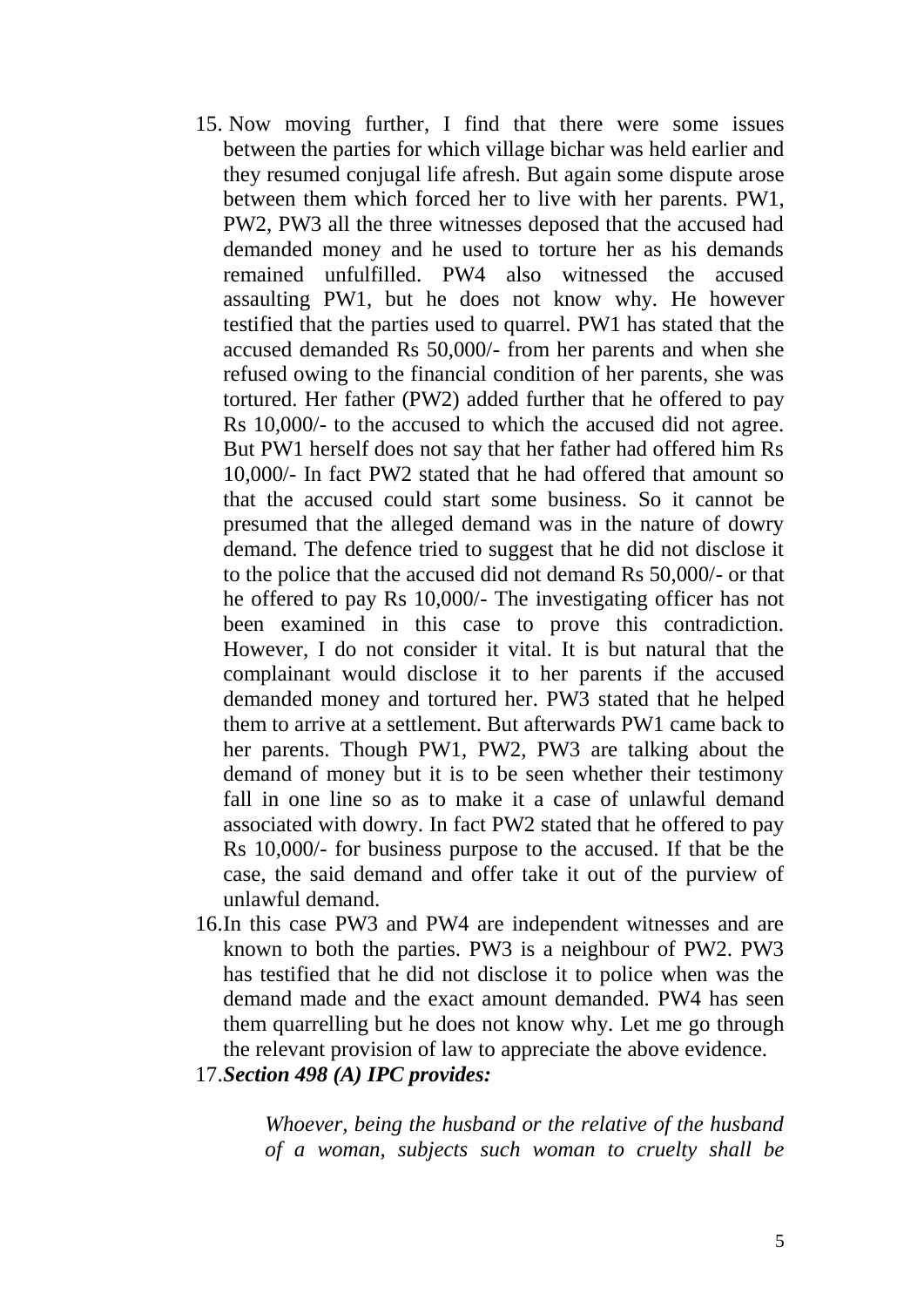*punished with imprisonment for a term which may extend to three years and shall also be liable to fine.*

*Explanation —For the purpose of this section, "cruelty" means—*

*(a) any wilful conduct which is of such a nature as is likely to drive the woman to commit suicide or to cause grave injury or danger to life, limb or health (whether mental or physical) of the woman; or*

*(b) harassment of the woman where such harassment is with a view to coercing her or any person related to her to meet any unlawful demand for any property or valuable security or is on account of failure by her or any person related to her to meet such demand.*

18. The term cruelty as qualified by Section 498A IPC postulates a treatment as to cause reasonable apprehension in the mind of the wife that her living with the husband will be harmful and injurious to her life. In this regard, the relationship between the parties, their cultural status, temperament, state of health, their interaction in daily life, are all relevant factors. In the present case the complainant and her father simply stated that the accused demanded money and beat her up. The alleged torture started after about one year of their marriage. They got married four years ago and meanwhile two children are born to them. It is indicative of the fact that they led conjugal life for more than three years. In between there were attempts to settle the dispute between them. The complainant herself stated that she waited for one month before filing the case. In her FIR she mentioned that she was awaiting compromise, so the case was filed after one month. It is hard to believe that the complainant was tortured for such a long period and her life with the accused was so miserable that they cohabited for more than three years and begotten two children during that period. As disclosed from her complaint petition/ FIR she has two children, one is aged 1 ½ years and the younger one is 2 months old. If she was awaiting compromise then it is quite clear that she was not contemplating any injury to her life, limb or health by cohabitating with the accused. Furthermore, the mere statement of the complainant and other witnesses that the accused demanded money and tortured her without qualifying the degree or intensity of such cruelty on the part of the accused is such, as is likely to cause grave injury or danger to her life or limb or to her mental and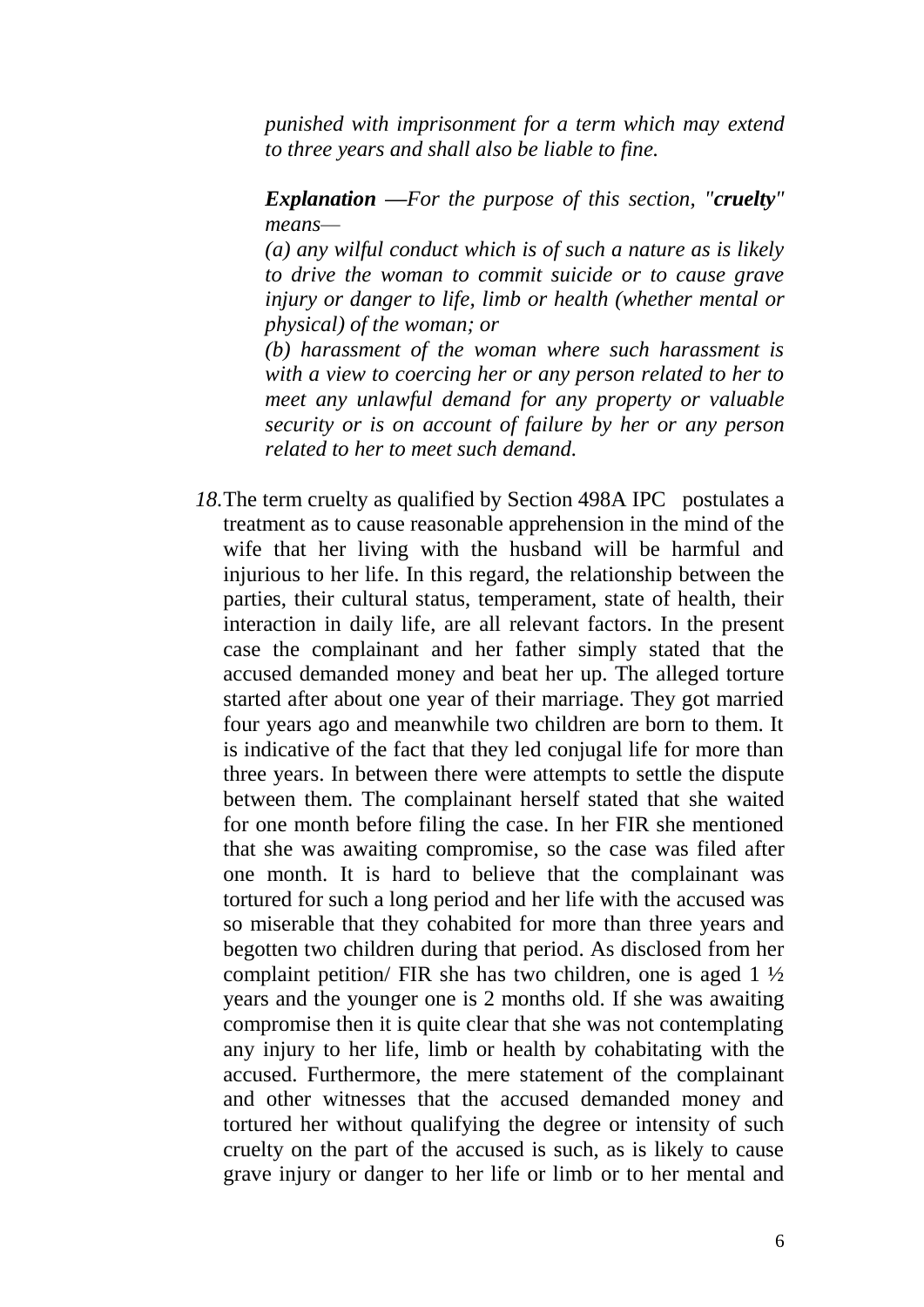physical health does not constitute cruelty u/s 498 (A) IPC. The complainant has not stated that she had to undergo any treatment ever for the physical torture, though proof of actual physical torture is not always necessary. She could not say the particular dates on which she was tortured and ultimately driven out. It may be due to the fact that she is an illiterate woman and she is not expected to give particular details of each and every torture. But that consideration alone cannot go against the accused. In fact PW3 and PW4 merely stated that they saw the accused assaulting her without disclosing the date and time. They are not even next door neighbours, so it cannot be presumed that they had witnessed every incident of torture during the last three/ four years of their matrimonial life,. Moreover, PW1 has not disclosed that PW3 and PW4 witnessed any such incident.

19.The hon'ble Gauhati High Court in *JITENDRA SHOME. VS STATE OF TRIPURA., 2012 (3) GLT 879* held in para 20 as regards omnibus statements of demand and harassment as follows:

> *"PROSECUTION case, as alleged, may come under the purview of explanation (b) but the ingredient thereof is missing in the evidence on record. The omnibus statement of the witnesses can in no way be said to be convincing evidence to hold that the deceased was subjected to harassment with a view to coerce her to fulfill the unlawful demand of Rs. 20,000/-. A mere statement that the deceased was subjected to cruelty on demand of money does not constitute an offence under Section 498-A of IPC. If such a demand was actually made, it is further necessary to prove that the degree or intensity of such cruelty on the part of the accused is such, as is likely to cause grave injury or danger to her life or limb or to her mental and physical health. If the deceased was subjected to cruelty by the accused or any member of her matrimonial home during five years of her matrimonial life, she would naturally express her plight to her neighbourers, relatives and other people in the society. In the case at hand, except the mother, brother, uncle and cousin brother of the deceased, there is no other item of evidence to support the allegation of cruelty. Under such circumstances, the prosecution case that the deceased was subjected to cruelty by the*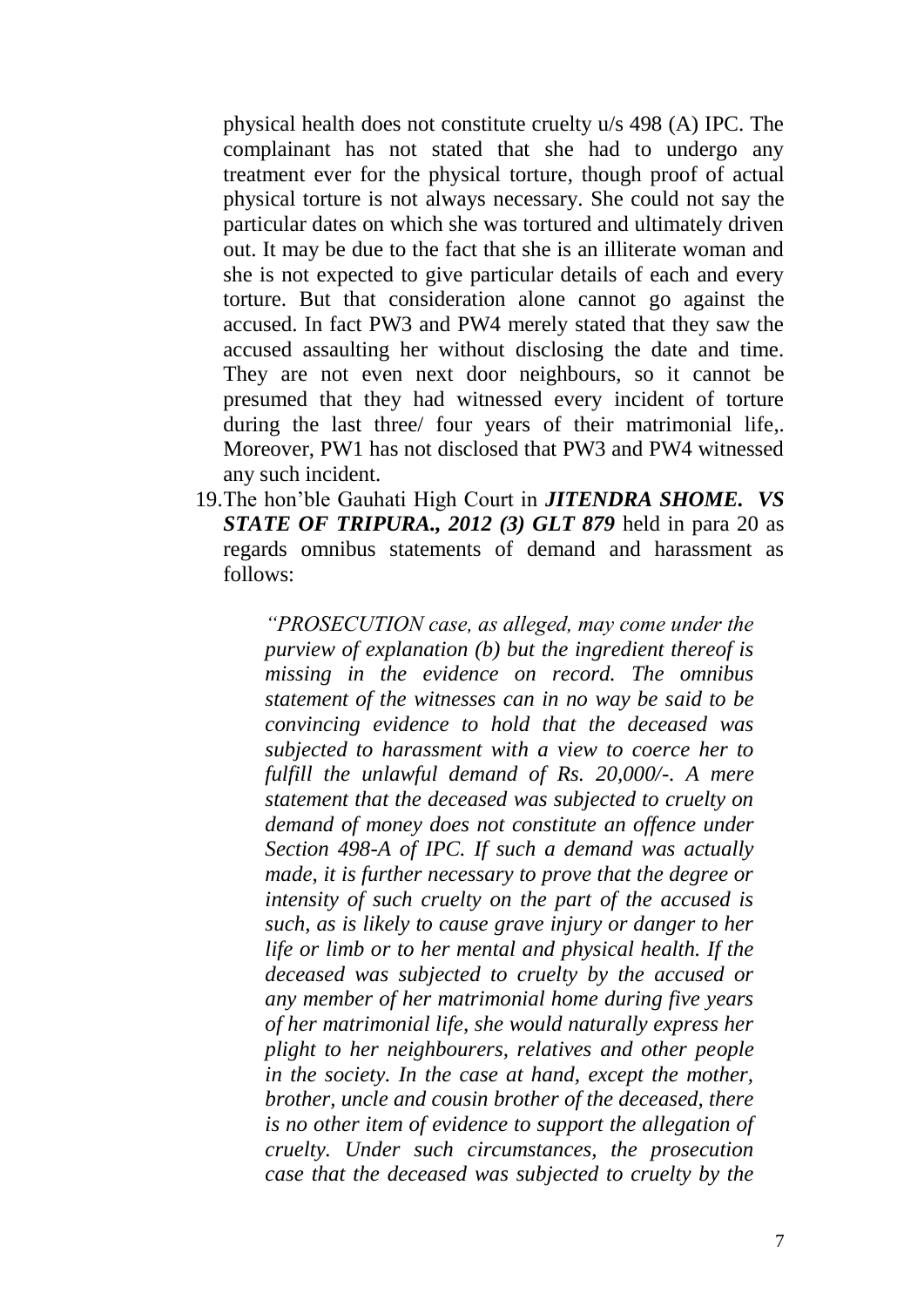*accused in the matrimonial home on demand of Rs. 20,000/-, seems to be extremely doubtful and based on such fractured evidence it was not be proper to hold the accused guilty of the offence charged against him."*

- 20. The hon'ble High Court again reiterated its stand to guard against mere omnibus statements while dealing with cases u/s *498 (A) IPC in the case of DULAL DEBNATH VS STATE OF TRIPURA, 2012 (5) GLT 52.*
- 21. In the light of the above discussions, it is found that all the ingredients of cruelty as defined u/s 498 (A) IPC are not proved in this case. Therefore, I hold that the prosecution has not established the case against the accused beyond reasonable doubt.

### **ORDER**

22. In view of the above discussions, I hold the accused not guilty u/s 498 (A) IPC and he is acquitted. Accused is set at liberty forthwith. Bail bond stands discharged as per law. Given under the hand and seal of the court on 30-12-14.

> S. Handique, AJS SDJM(S), Bongaigaon.